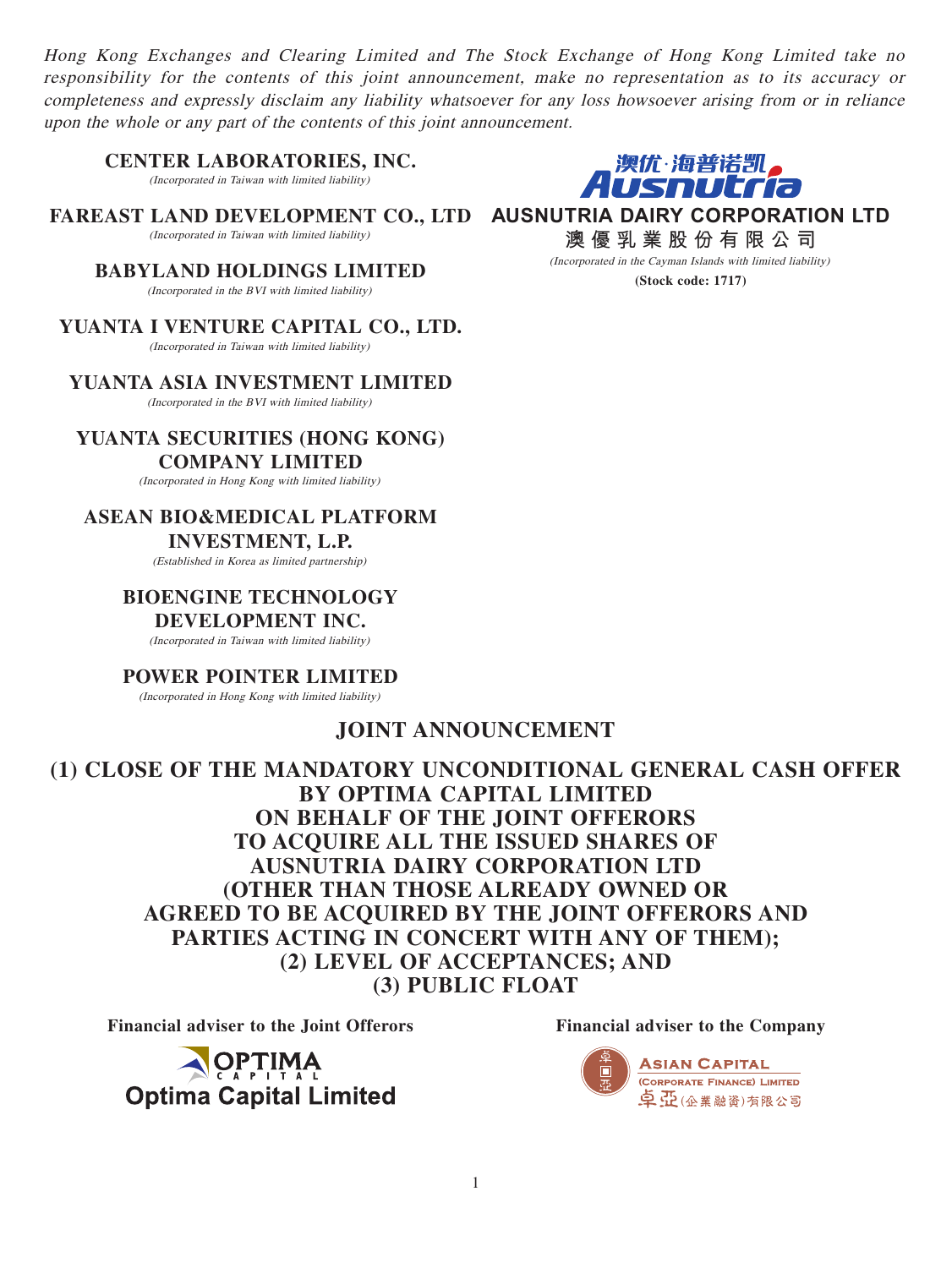# **CLOSE OF THE OFFER AND LEVEL OF ACCEPTANCES**

The Condition set out in the Composite Document has been fulfilled and the Offer has become unconditional in all respects on Thursday, 23 July 2015. The Joint Offerors and the Company jointly announce that the Offer was closed at 4:00 p.m. on Thursday, 6 August 2015, being the Final Closing Date and the date of this joint announcement.

As at 4:00 p.m. on the Final Closing Date, valid acceptances of the Offer have been received in respect of 122,677,075 Shares, representing approximately 12.43% of the issued share capital and voting rights of the Company. The Acceptance Shares together with the Shares already held by the Joint Offerors and parties acting in concert with any of them, comprise 597,486,125 Shares, representing approximately 60.54% of the issued share capital and voting rights of the Company.

# **PUBLIC FLOAT**

Immediately after the close of the Offer, subject to the due registration by the Registrar of the transfer of the Acceptance Shares, and as at the date of this joint announcement, 443,381,634 Shares, representing approximately 44.93% of the entire issued share capital of the Company, are held by the public (within the meaning of the Listing Rules). Accordingly, the Company is in compliance with the minimum public float requirement of 25% under Rule 8.08(1)(a) of the Listing Rules.

References are made to (i) the joint announcements dated 10 June 2015 and 23 July 2015 jointly issued by the Joint Offerors and the Company in respect of, among other things, the Offer; and (ii) the composite offer and response document dated 2 July 2015 jointly issued by the Joint Offerors and the Company in respect of the Offer (the "**Composite Document**"). Unless otherwise defined, capitalised terms used herein shall have the same meanings as those defined in the Composite Document.

# **CLOSE OF THE OFFER AND LEVEL OF ACCEPTANCES**

The Condition set out in the Composite Document has been fulfilled and the Offer has become unconditional in all respects on Thursday, 23 July 2015. The Joint Offerors and the Company jointly announce that the Offer was closed at 4:00 p.m. on Thursday, 6 August 2015, being the Final Closing Date and the date of this joint announcement.

As at 4:00 p.m. on the Final Closing Date, valid acceptances of the Offer have been received in respect of 122,677,075 Shares (the "**Acceptance Shares**"), representing approximately 12.43% of the issued share capital and voting rights of the Company.

Immediately before the commencement of the Offer Period on 21 January 2015, the Joint Offerors and parties acting in concert with any of them were interested in 268,954,450 Shares, representing approximately 27.25% of the issued share capital of the Company. Save for (i) the acquisition of the Sale Shares, being 197,368,600 Shares in aggregate, by the Joint Offerors from the Vendor pursuant to the Agreement; (ii) the acquisition of 8,486,000 Shares by the Joint Offerors and any parties acting in concert with any of them as disclosed in the section headed "Dealing Disclosure" in the Composite Document; and (iii) the Shares validly tendered for acceptance under the Offer as disclosed above, the Joint Offerors and parties acting in concert with any of them have not acquired or agreed to acquire any Shares or the rights over Shares since the commencement of the Offer Period up to the Final Closing Date. Neither the Joint Offerors nor any parties acting in concert with any of them has borrowed or lent any relevant securities (as defined in Note 4 to Rule 22 of the Takeovers Code) of the Company since the commencement of the Offer Period up to the date of this joint announcement.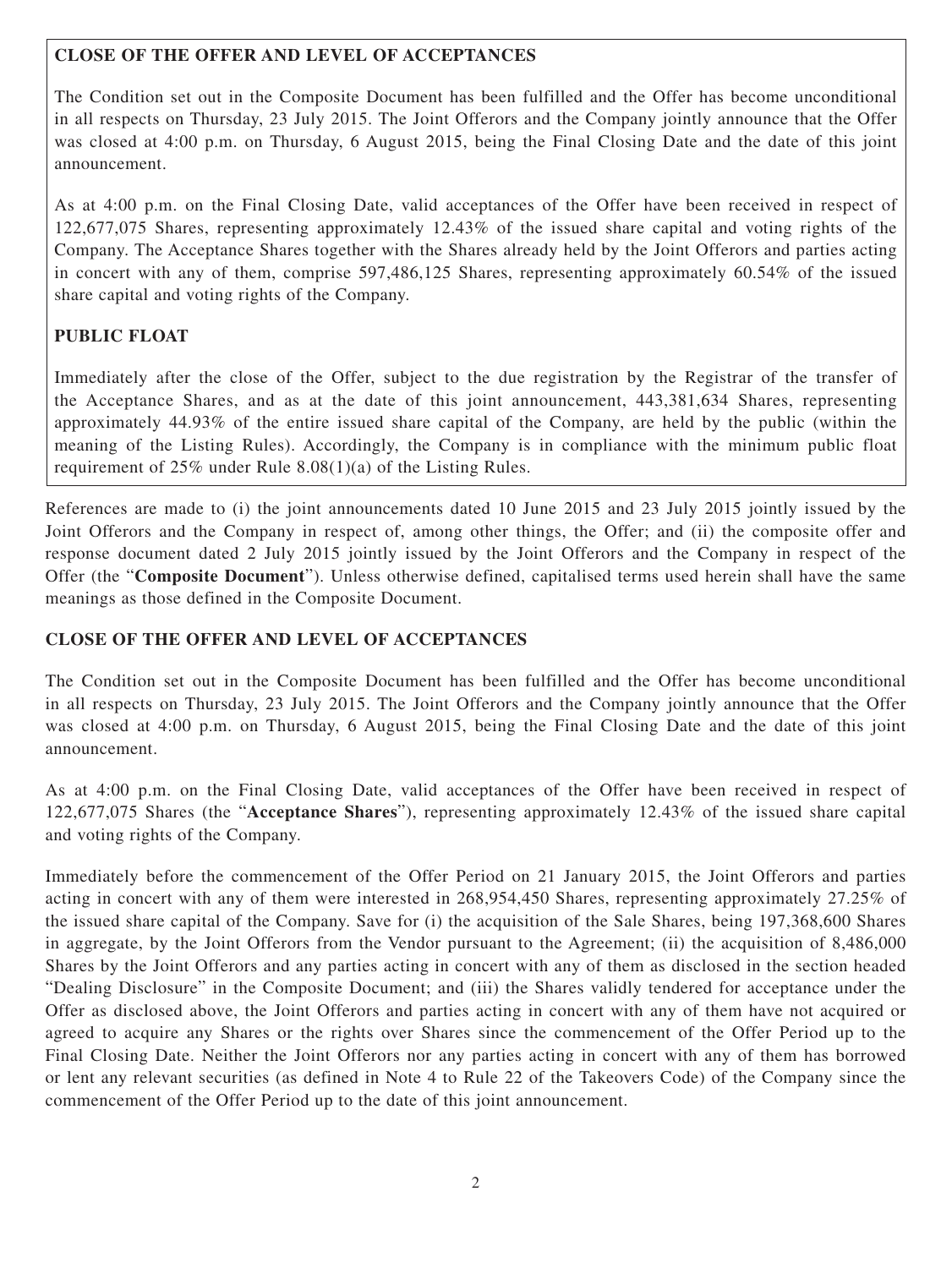The Acceptance Shares together with the Shares already held by the Joint Offerors and parties acting in concert with any of them, comprise 597,486,125 Shares, representing approximately 60.54% of the issued share capital and voting rights of the Company.

### **SHAREHOLDING STRUCTURE OF THE COMPANY**

The following table sets out the shareholding structure of the Company (i) immediately prior to the commencement of the Offer; and (ii) immediately after the close of the Offer (subject to the completion of the transfer of the Acceptance Shares to the Joint Offerors):

|                                                            |                                                       |             | Immediately after the<br>close of the Offer                            |             |
|------------------------------------------------------------|-------------------------------------------------------|-------------|------------------------------------------------------------------------|-------------|
|                                                            |                                                       |             | (subject to the completion of                                          |             |
|                                                            | Immediately prior to the<br>commencement of the Offer |             | the transfer of the Acceptance<br><b>Shares to the Joint Offerors)</b> |             |
|                                                            |                                                       |             |                                                                        |             |
|                                                            | Number of                                             | Approximate | Number of                                                              | Approximate |
|                                                            | <b>Shares</b>                                         | %           | <b>Shares</b>                                                          | %           |
| Center Lab                                                 | 258,528,969                                           | 26.20       | 304,324,321                                                            | 30.84       |
| Fareast LD                                                 | 28,223,710                                            | 2.86        | 54,697,423                                                             | 5.54        |
| Babyland                                                   | 26,250,024                                            | 2.66        | 50,859,045                                                             | 5.16        |
| BioEngine Tech (Note 1)                                    | 15,587,689                                            | 1.58        | 20,838,268                                                             | 2.11        |
| Yuanta I Venture                                           | 8,092,113                                             | 0.82        | 15,526,344                                                             | 1.57        |
| Power Pointer                                              | 5,526,321                                             | 0.56        | 10,813,703                                                             | 1.10        |
| Asean BMPI (Note 2)                                        | 3,947,372                                             | 0.40        | 7,639,952                                                              | 0.77        |
| Yuanta Asia                                                | 2,763,160                                             | 0.28        | 5,290,308                                                              | 0.54        |
| Yuanta Securities                                          | 1,776,317                                             | 0.18        | 3,383,386                                                              | 0.34        |
| Sub-total of the Joint Offerors                            | 350,695,675                                           | 35.54       | 473,372,750                                                            | 47.97       |
| BioEngine Capital Inc. (Note 1)                            | 123,355,375                                           | 12.50       | 123,355,375                                                            | 12.50       |
| Ms. Lin O, Li-Chu (Note 3)                                 | 498,000                                               | 0.05        | 498,000                                                                | 0.05        |
| Mr. Lin Wei-Hsuan (Note 4)                                 | 260,000                                               | 0.02        | 260,000                                                                | 0.02        |
| Sub-total of parties acting in concert with Center Lab     |                                                       |             |                                                                        |             |
| (other than the Joint Offerors)                            | 124, 113, 375                                         | 12.57       | 124, 113, 375                                                          | 12.57       |
| Total Shares held by the Joint Offerors and parties acting |                                                       |             |                                                                        |             |
| in concert with any of them                                | 474,809,050                                           | 48.11       | 597,486,125                                                            | 60.54       |
| Ausnutria Holding Co Ltd (Note 5)                          | 86,805,450                                            | 8.80        | 86,805,450                                                             | 8.80        |
| Brave Leader Limited (Note 6)                              | 42,445,500                                            | 4.30        | 42,445,500                                                             | 4.30        |
| Other Shareholders                                         | 382,783,000                                           | 38.79       | 260,105,925                                                            | 26.36       |
| <b>Total</b>                                               | 986, 843, 000                                         | 100.00      | 986, 843, 000                                                          | 100.00      |
| <b>Public Shareholders (Note 7)</b>                        | 498,120,145                                           | 50.47       | 443,381,634                                                            | 44.93       |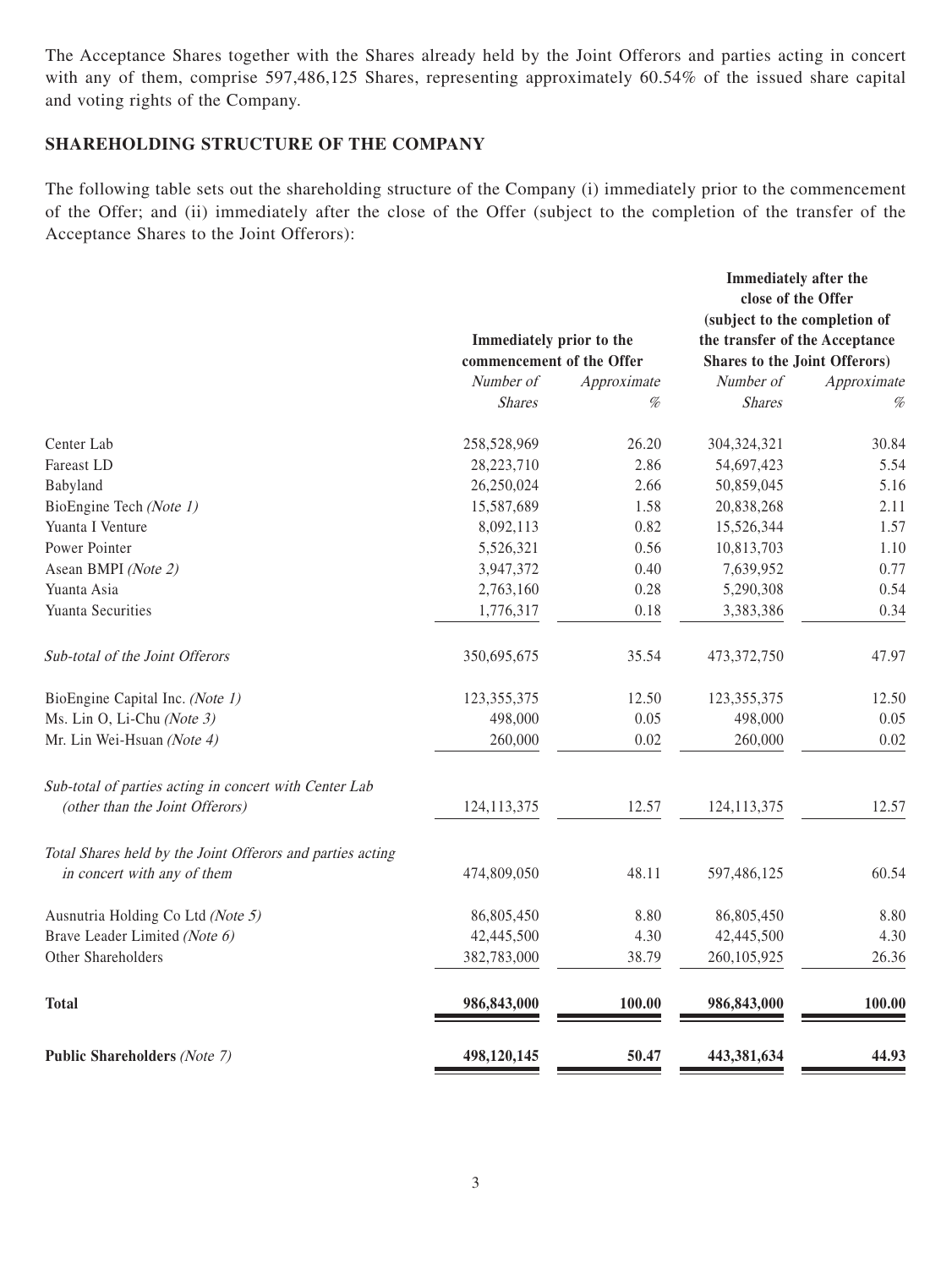Notes:

- 1. Both BioEngine Capital Inc. and BioEngine Tech are non-wholly owned subsidiaries of Center Lab.
- 2. Asean BMPI, a limited partnership, with capital contributed as to 30% by Centerlab Investment Holding Limited as a limited partner.
- 3. Ms. Lin O, Li-Chu is the spouse of Mr. Lin, an executive Director.
- 4. Mr. Lin Wei-Hsuan is the son of Mr. Lin, an executive Director.
- 5. Ausnutria Holding Co Ltd is wholly-owned by Mr. Yan Weibin, the executive Director and Chairman of the Company.
- 6. Brave Leader Limited, being the Vendor, is owned as to 56.54% by Jiashi Enterprises Limited, 8.34% by Douhui Limited and 35.12% by Macro View Ventures Limited, which are wholly owned by Mr. Wu, Ms. Xiong Fanyi, the spouse of Mr. Wu, and Ms. Wu Xingxing, the elder sister of Mr. Wu respectively.
- 7. Public shareholding of 443,381,634 Shares includes 260,000 Shares held by Mr. Lin Wei-Hsuan, 42,445,500 Shares held by Brave Leader Limited, 140,570,209 Shares held by the Joint Offerors (other than Center Lab, BioEngine Tech and Asean BMPI) and 260,105,925 Shares held by other Shareholders.

#### **SETTLEMENT OF THE OFFER**

Remittances in respect of the cash consideration (after deducting the seller's ad valorem stamp duty) payable for the Offer Shares validly tendered for acceptance under the Offer will be made to the Independent Shareholders accepting the Offer by ordinary post at their own risk as soon as possible, but in any event within 7 Business Days following the date of the receipt of duly completed acceptances together with all the valid requisite documents by the Registrar from the Independent Shareholders accepting the Offer.

#### **PUBLIC FLOAT**

Immediately after the close of the Offer, subject to the due registration by the Registrar of the transfer of the Acceptance Shares, and as at the date of this joint announcement, 443,381,634 Shares, representing approximately 44.93% of the entire issued share capital of the Company, are held by the public (within the meaning of the Listing Rules). Accordingly, the Company is in compliance with the minimum public float requirement of 25% under Rule 8.08(1)(a) of the Listing Rules.

By order of the board of **Fareast Land Development Co., Ltd Chao Wen-Chia** Chairman

> By order of the board of **Babyland Holdings Limited Kang Pei Director**

By order of the board of By order of the Board **Center Laboratories, Inc. Ausnutria Dairy Corporation Ltd Lin Jung-Chin Yan Weibin** Chairman Chairman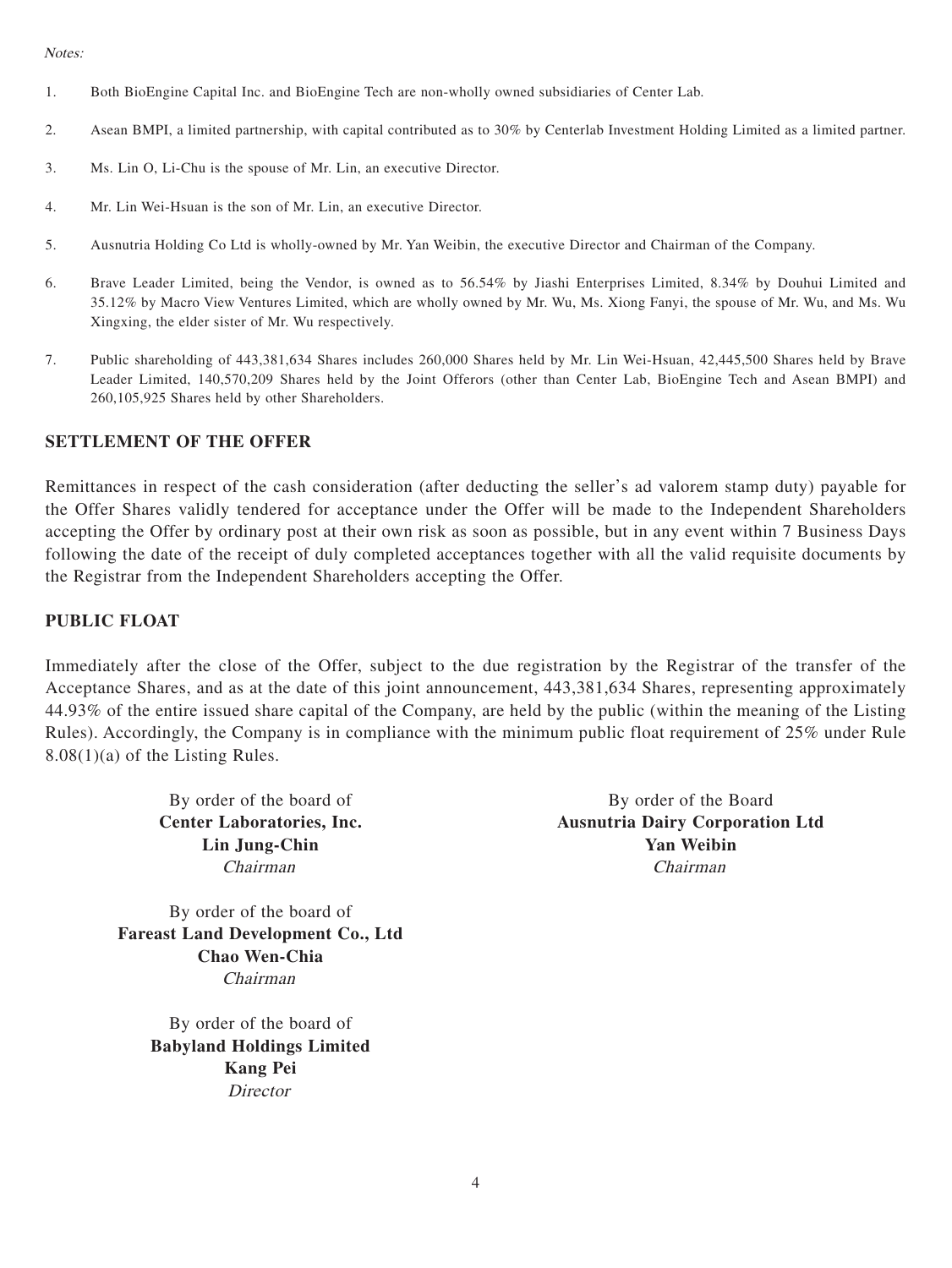By order of the board of **Yuanta I Venture Capital Co., Ltd. Chan Wen-Liang Director** 

By order of the board of **Yuanta Asia Investment Limited Kuo Ming Cheng Director** 

By order of the board of **Yuanta Securities (Hong Kong) Company Limited Chen Miao Ju Director** 

By order of **Asean Bio&Medical Platform Investment, L.P. Sung-Hyeok Hong** Director of M-Venture Investment Inc. the general partner of Asean Bio&Medical Platform Investment, L.P.

By order of the board of **BioEngine Technology Development Inc. Lin Jung-Chin** Chairman

> By order of **Power Pointer Limited Lu I-Yen** Director

Hong Kong, 6 August 2015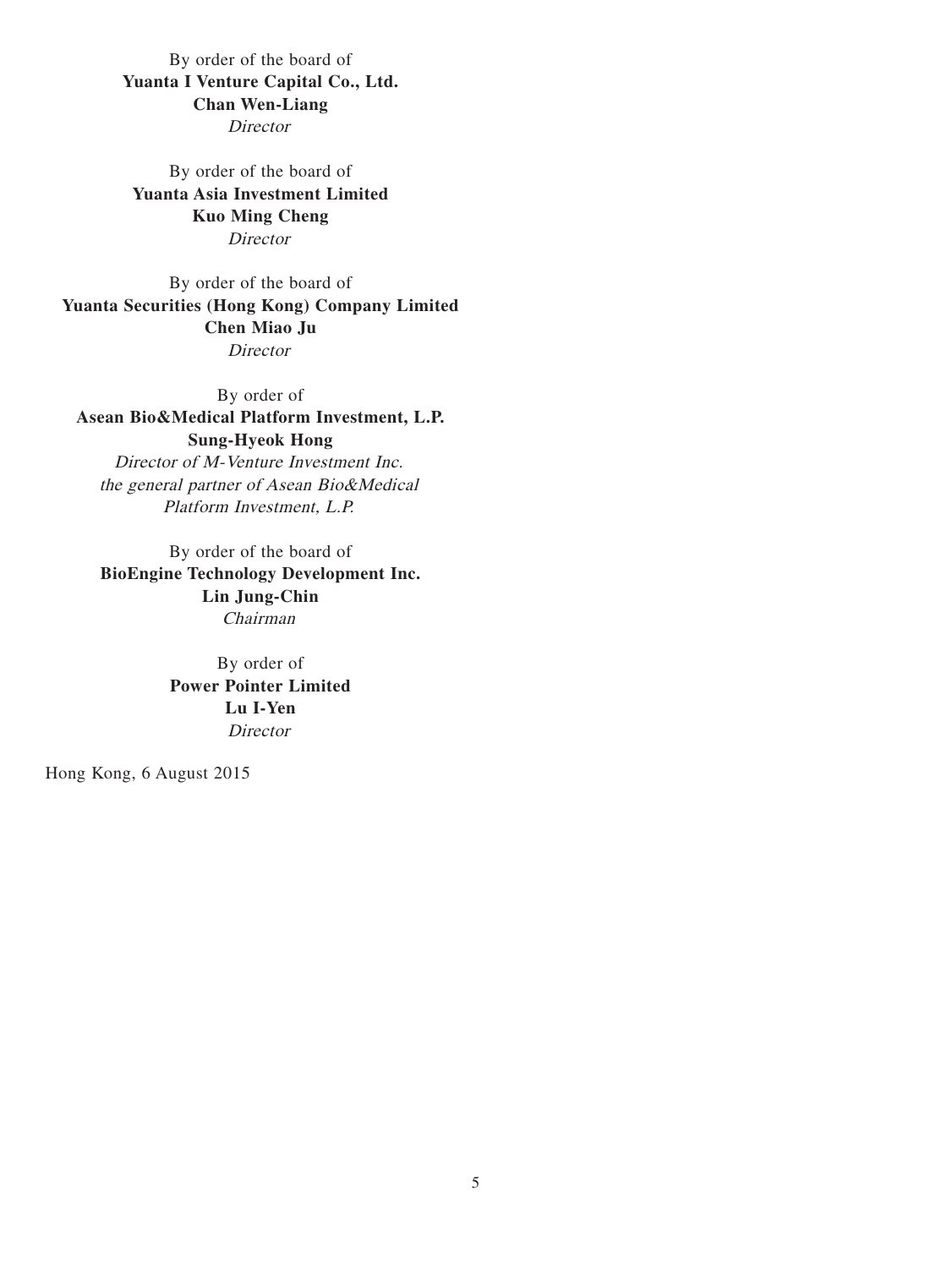### **RESPONSIBILITY STATEMENT**

### **The Company**

As at the date of this joint announcement, the Board comprises four executive Directors, namely Mr. Yan Weibin (Chairman), Mr. Lin Jung-Chin, Mr. Bartle van der Meer (Chief Executive Officer) and Ms. Ng Siu Hung, and three independent non-executive Directors, namely Mr. Qiu Weifa, Mr. Jason Wan and Mr. Lau Chun Fai Douglas.

The Directors jointly and severally accept full responsibility for the accuracy of information contained in this joint announcement (save for the information relating to the Joint Offerors and parties acting in concert with any of them) and confirm, having made all reasonable enquiries, that to the best of their knowledge, opinions expressed in this joint announcement (other than those expressed by the Joint Offerors and parties acting in concert with any of them) have been arrived at after due and careful consideration and there are no other facts not contained in this joint announcement, the omission of which would make any statement in this joint announcement misleading.

### **Center Lab**

As at the date of this joint announcement, the board of Center Lab comprised seven directors, namely Mr. Lin Jung-Chin, Mr. Chen Wann-Lai, Mr. Chou Ta-Wei, Mr. Chang Po-Chih, Witty Mate Corporation (whose directors were Mr. Lee Ching-Chan, Mr. Lee Yu-shu and Mr. Lee Tsung-ting), Yuhwa Universal Co, Ltd (whose directors were Ms. Chiao Ting and Ms. Chiao Ling) and Jason Biotech Co., Ltd (whose directors were Ms. Lin O Li-Chu, Mr. Lin Hung-Hsuan and Mr. Lin Wei-Hsuan); and two independent directors, namely Mr. Chen Yung-Chang and Mr. Ho Shin-Chinn.

The directors of Center Lab jointly and severally accept full responsibility for the accuracy of the information (save for the information relating to the Group and the other Joint Offerors and parties acting in concert with any of them) contained in this joint announcement and confirm, having made all reasonable enquiries, that to the best of their knowledge, opinions (excluding those expressed by the Group and the other Joint Offerors and parties acting in concert with any of them but including those expressed by BioEngine Tech and parties acting in concert with it) expressed in this joint announcement have been arrived at after due and careful consideration and there are no other facts not contained in this joint announcement, the omission of which would make any statements in this joint announcement misleading.

#### **Fareast LD**

As at the date of this joint announcement, the board of Fareast LD comprised three directors, namely Mr. Chao Teng-Hsiung, Mr. Chao Wen-Chia and Ms. Chao Chen Sor. Fareast LD is wholly owned by 信宇投資股份有限 公司 (Shin Yu Investment Ltd.). The board of 信宇投資股份有限公司 (Shin Yu Investment Ltd.) comprised three directors, namely Mr. Chao Teng-Hsiung, Mr. Chao Wen-Chia and Ms. Chao Chen Sor.

The directors of Fareast LD jointly and severally accept full responsibility for the accuracy of the information (save for the information relating to the Group and the other Joint Offerors and parties acting in concert with any of them) contained in this joint announcement and confirm, having made all reasonable enquiries, that to the best of their knowledge, opinions (other than those expressed by the Group and the other Joint Offerors and parties acting in concert with any of them) expressed in this joint announcement have been arrived at after due and careful consideration and there are no other facts not contained in this joint announcement, the omission of which would make any statements in this joint announcement misleading.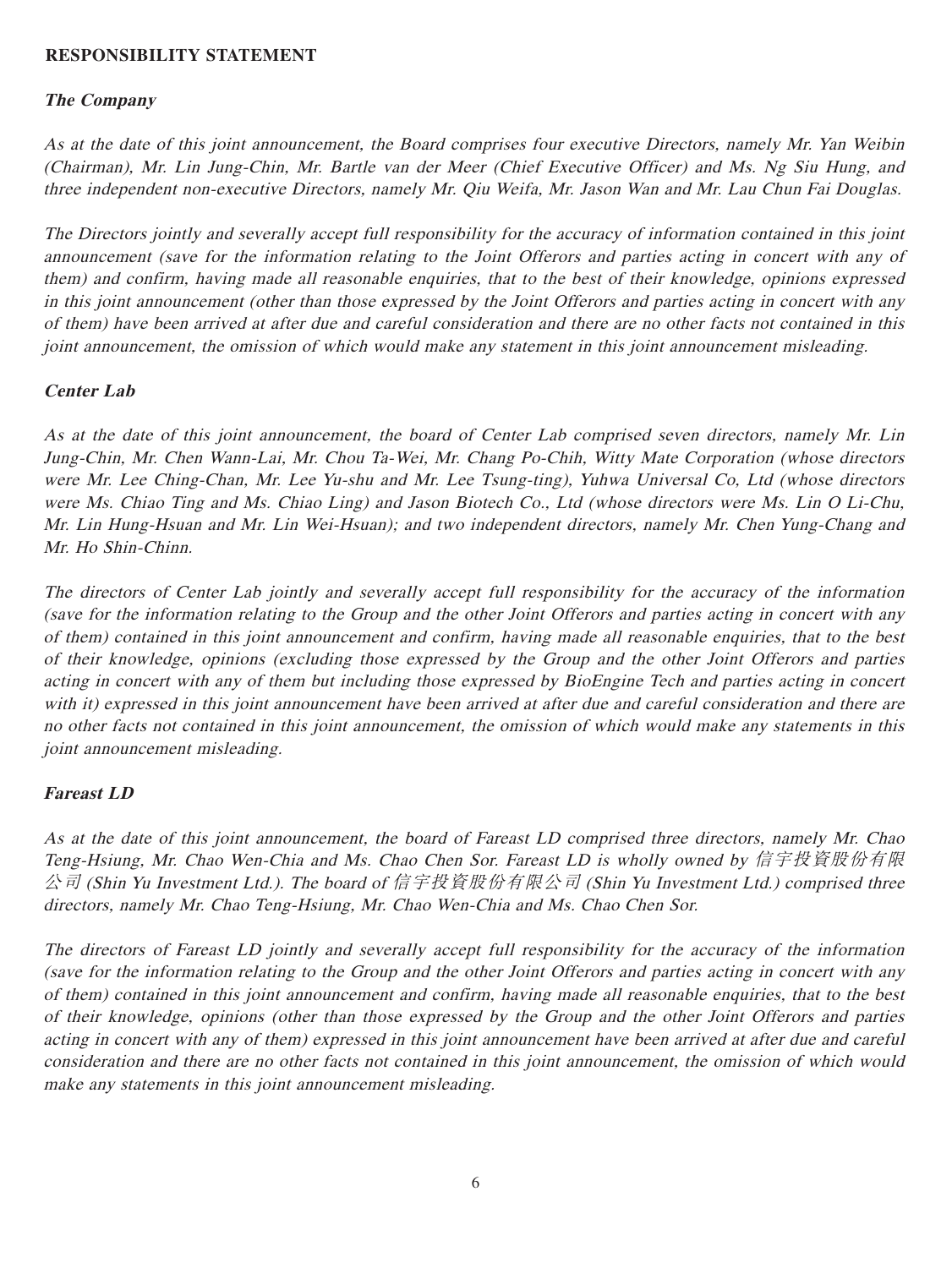The directors of 信宇投資股份有限公司 (Shin Yu Investment Ltd.) jointly and severally accept full responsibility for the accuracy of the information contained in this joint announcement (save for the information relating to the Group and the other Joint Offerors and parties acting in concert with any of them), and confirm, having made all reasonable enquires, that to the best of their knowledge, opinions expressed in this joint announcement (other than those expressed by the Group and the other Joint Offerors and parties acting in concert with any of them) have been arrived at after due and careful consideration and there are no other facts not contained in this joint announcement, the omission of which would make any statement contained in this joint announcement misleading.

# **Babyland**

As at the date of this joint announcement, the sole director of Babyland was Mr. Kang Pei. Babyland was controlled by Chengwei Evergreen Capital, L.P., whose general partner was Chengwei Evergreen Management, LLC. The board of Chengwei Evergreen Management, LLC comprised two directors, namely Mr. Kang Pei and Mr. Li Eric X.

The sole director of Babyland accepts full responsibility for the accuracy of the information (save for the information relating to the Group and the other Joint Offerors and parties acting in concert with any of them) contained in this joint announcement and confirms, having made all reasonable enquiries, that to the best of his knowledge, opinions (other than those expressed by the Group and the other Joint Offerors and parties acting in concert with any of them) expressed in this joint announcement have been arrived at after due and careful consideration and there are no other facts not contained in this joint announcement, the omission of which would make any statements in this joint announcement misleading.

The directors of Chengwei Evergreen Management, LLC jointly and severally accept full responsibility for the accuracy of the information contained in this joint announcement (save for the information relating to the Group and the other Joint Offerors and parties acting in concert with any of them), and confirm, having made all reasonable enquires, that to the best of their knowledge, opinions expressed in this joint announcement (other than those expressed by the Group and the other Joint Offerors and parties acting in concert with any of them) have been arrived at after due and careful consideration and there are no other facts not contained in this joint announcement, the omission of which would make any statement contained in this joint announcement misleading.

## **Yuanta I Venture, Yuanta Asia and Yuanta Securities**

As at the date of this joint announcement, the board of Yuanta I Venture comprised three directors, namely Mr. Li Ko Ming, Mr. Chan Wen Liang and Ms. Lin Tse Fen.

The directors of Yuanta I Venture jointly and severally accept full responsibility for the accuracy of the information (save for the information relating to the Group and the other Joint Offerors and parties acting in concert with any of them) contained in this joint announcement and confirm, having made all reasonable enquiries, that to the best of their knowledge, opinions (other than those expressed by the Group and the other Joint Offerors and parties acting in concert with any of them) expressed in this joint announcement have been arrived at after due and careful consideration and there are no other facts not contained in this joint announcement, the omission of which would make any statements in this joint announcement misleading.

As at the date of this joint announcement, the board of Yuanta Asia comprised three directors, namely Mr. Kuo Ming Cheng, Ms. Yu Hsiao Tsui and Ms. Chiu Wen Ching.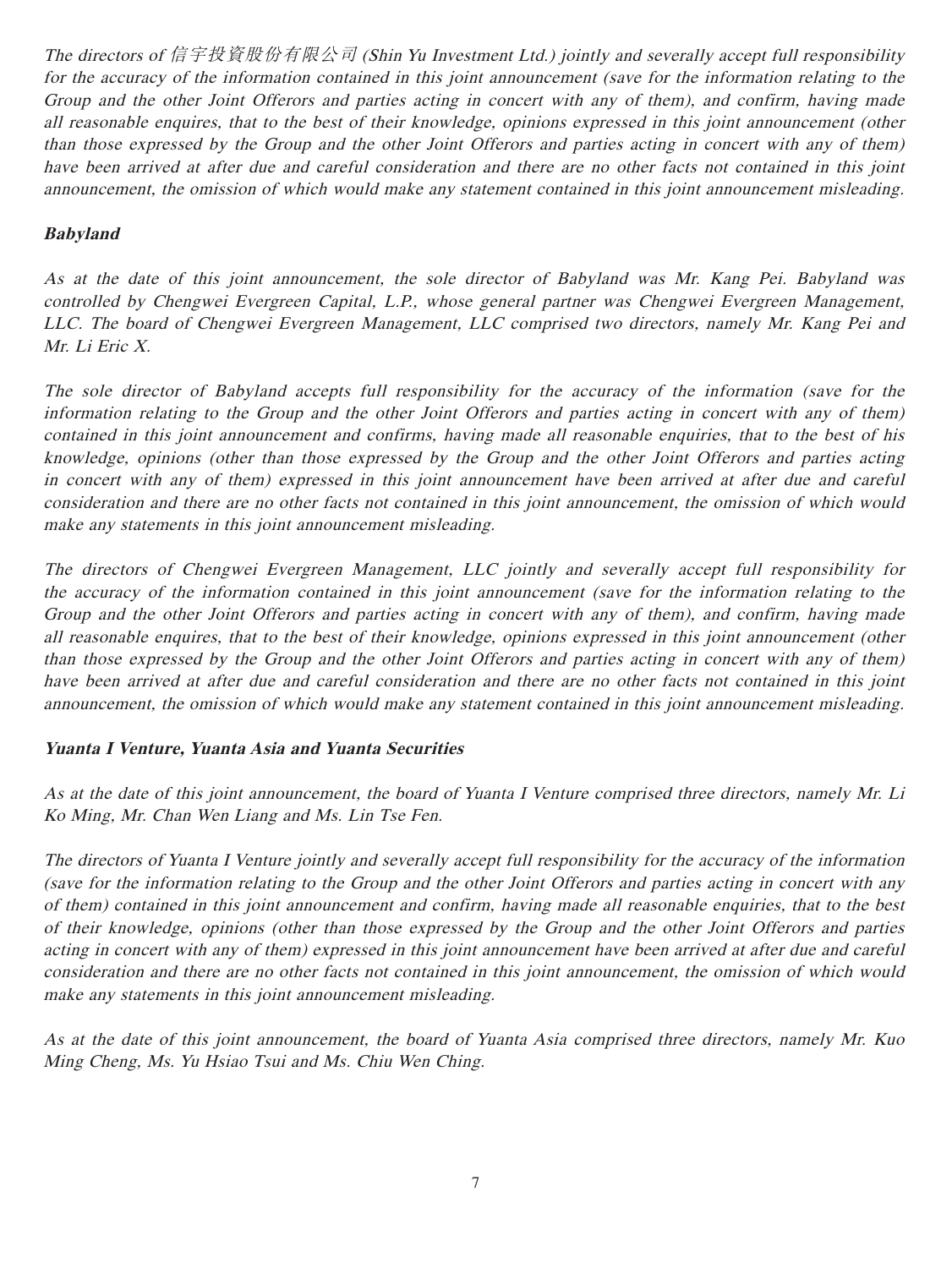The directors of Yuanta Asia jointly and severally accept full responsibility for the accuracy of the information (save for the information relating to the Group and the other Joint Offerors and parties acting in concert with any of them) contained in this joint announcement and confirm, having made all reasonable enquiries, that to the best of their knowledge, opinions (other than those expressed by the Group and the other Joint Offerors and parties acting in concert with any of them) expressed in this joint announcement have been arrived at after due and careful consideration and there are no other facts not contained in this joint announcement, the omission of which would make any statements in this joint announcement misleading.

As at the date of this joint announcement, the board of Yuanta Securities comprised seven directors, namely Ms. Chen Miao Ju, Mr. Wan Siu Shun, Mr. Yiu Chi Wah, Mr. Lim Pak Fu, Mr. Wang Chun-chieh, Mr. Tan Pei San and Mr. Kuo Ming Cheng.

The directors of Yuanta Securities jointly and severally accept full responsibility for the accuracy of the information (save for the information relating to the Group and the other Joint Offerors and parties acting in concert with any of them) contained in this joint announcement and confirm, having made all reasonable enquiries, that to the best of their knowledge, opinions (other than those expressed by the Group and the other Joint Offerors and parties acting in concert with any of them) expressed in this joint announcement have been arrived at after due and careful consideration and there are no other facts not contained in this joint announcement, the omission of which would make any statements in this joint announcement misleading.

As at the date of this joint announcement, the board of Yuanta Financial Holding Co., Ltd. (the ultimate parent company of Yuanta I Venture, Yuanta Asia and Yuanta Securities) comprised Mr. Seetoo Dah Hsian, Mr. Lin Cheng Ji, Mr. Chilai Ping, Mr. Wang Rong Jou, Mr. Shen Ting Chien, Mr. Ma Wei Chen, Mr. Fang Jun Long, Mr. Ho Ming Heng and Mr. Chiu Hsian Dao.

The directors of Yuanta Financial Holding Co., Ltd. jointly and severally accept full responsibility for the accuracy of the information contained in this joint announcement (save for the information relating to the Group and the other Joint Offerors and parties acting in concert with any of them), and confirm, having made all reasonable enquires, that to the best of their knowledge, opinions expressed in this joint announcement (other than those expressed by the Group and the other Joint Offerors and parties acting in concert with any of them) have been arrived at after due and careful consideration and there are no other facts not contained in this joint announcement, the omission of which would make any statement contained in this joint announcement misleading.

## **Asean BMPI**

Asean BMPI is a partnership and does not have directors. M-Venture Investment Inc. is the general partner. As at the date of this joint announcement, the board of M-Venture Investment Inc. comprised five directors, namely, Mr. Sung-Hyoek Hong, Mr. Jong-Il Hong, Mr. Lin Jung-Chin, Mr. Doo Seung Yang and Mr. Ki Young Lee.

The directors of M-Venture Investment Inc. jointly and severally accept full responsibility for the accuracy of the information contained in this joint announcement (save for the information relating to the Group and the other Joint Offerors and parties acting in concert with any of them), and confirm, having made all reasonable enquires, that to the best of their knowledge, opinions expressed in this joint announcement (other than those expressed by the Group and the other Joint Offerors and parties acting in concert with any of them) have been arrived at after due and careful consideration and there are no other facts not contained in this joint announcement, the omission of which would make any statement contained in this joint announcement misleading.